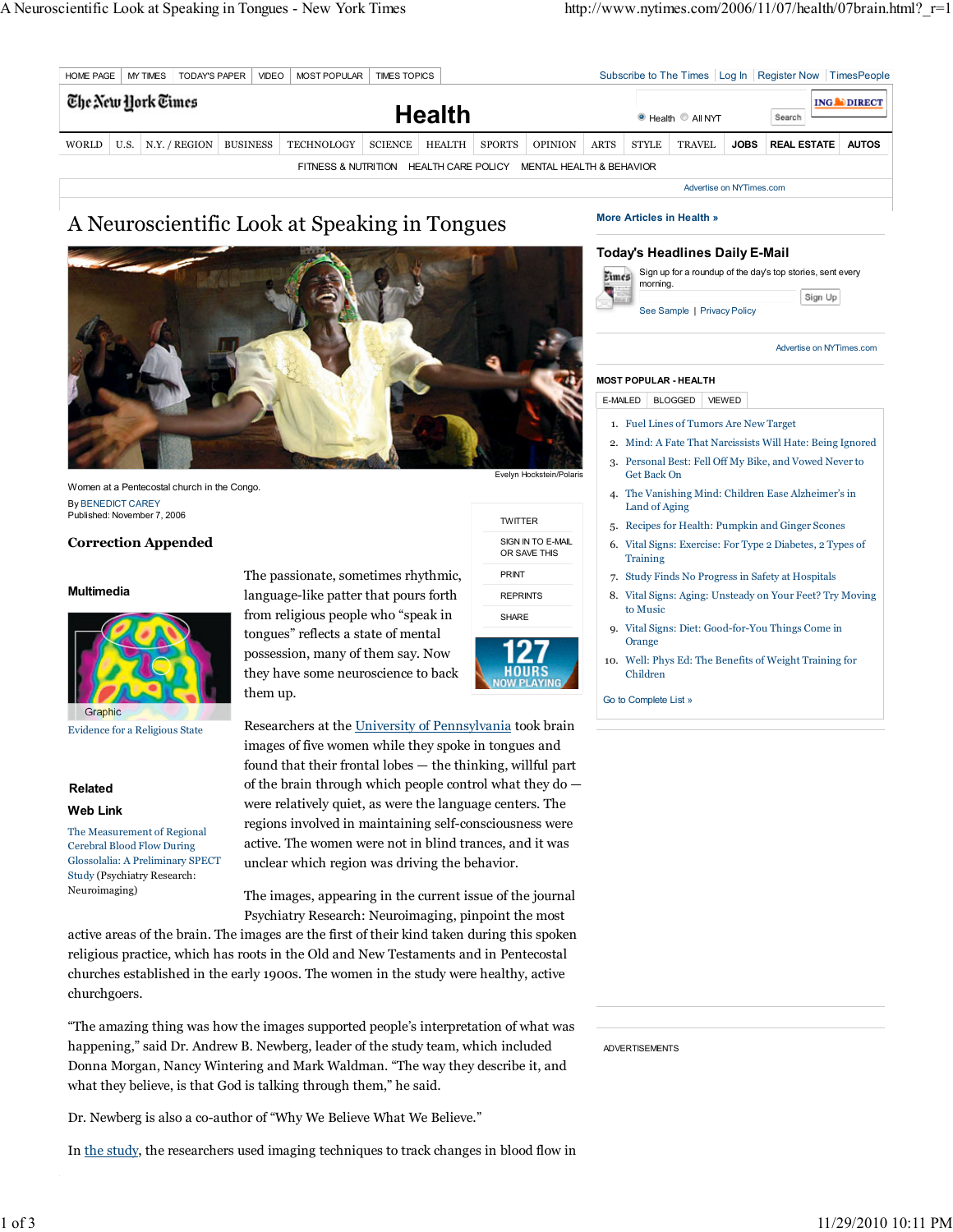each woman's brain in two conditions, once as she sang a gospel song and again while speaking in tongues. By comparing the patterns created by these two emotional, devotional activities, the researchers could pinpoint blood-flow peaks and valleys unique to speaking in tongues.

Ms. Morgan, a co-author of the study, was also a research subject. She is a born-again Christian who says she considers the ability to speak in tongues a gift. "You're aware of your surroundings," she said. "You're not really out of control. But you have no control over what's happening. You're just flowing. You're in a realm of peace and comfort, and it's a fantastic feeling."

Contrary to what may be a common perception, studies suggest that people who speak in tongues rarely suffer from mental problems. A recent study of nearly 1,000 evangelical Christians in England found that those who engaged in the practice were more emotionally stable than those who did not. Researchers have identified at least two forms of the practice, one ecstatic and frenzied, the other subdued and nearly silent.

The new findings contrasted sharply with images taken of other spiritually inspired mental states like meditation, which is often a highly focused mental exercise, activating the frontal lobes.

The scans also showed a dip in the activity of a region called the left caudate. "The findings from the frontal lobes are very clear, and make sense, but the caudate is usually active when you have positive affect, pleasure, positive emotions," said Dr. James A. Coan, a psychologist at the University of Virginia. "So it's not so clear what that finding says" about speaking in tongues.

The caudate area is also involved in motor and emotional control, Dr. Newberg said, so it may be that practitioners, while mindful of their circumstances, nonetheless cede some control over their bodies and emotions.

## Correction: Nov. 11, 2006

An article in Science Times on Tuesday about brain images of people speaking in tongues misstated the origins of the practice in America. It is thought to have begun in Pentecostal churches established in the early 1900s, not in charismatic churches. The charismatic movement began decades later.

More Articles in Health »



Click here to get 50% off Home Delivery of The New York Times.

## Tips

To find reference information about the words used in this article, hold down the ALT key and click on any word, phrase or name. A new window will open with a dictionary definition or encyclopedia entry.

Related Searches

Brain Religion and Churches

## INSIDE NYTIMES.COM

Letters: When Treaties Are Stuck in the Senate



WORLD »

For City Dwellers, a Taste of the Orderly Life

N.Y. / REGION »

The Menu: One Entree.

That's It.

ARTS »



OPINION » Why Do French

Scholars Love U.S. Colleges? A Room for Debate forum on what's driving the global academic marketplace.

Survivors Celebrate a Family Reunion